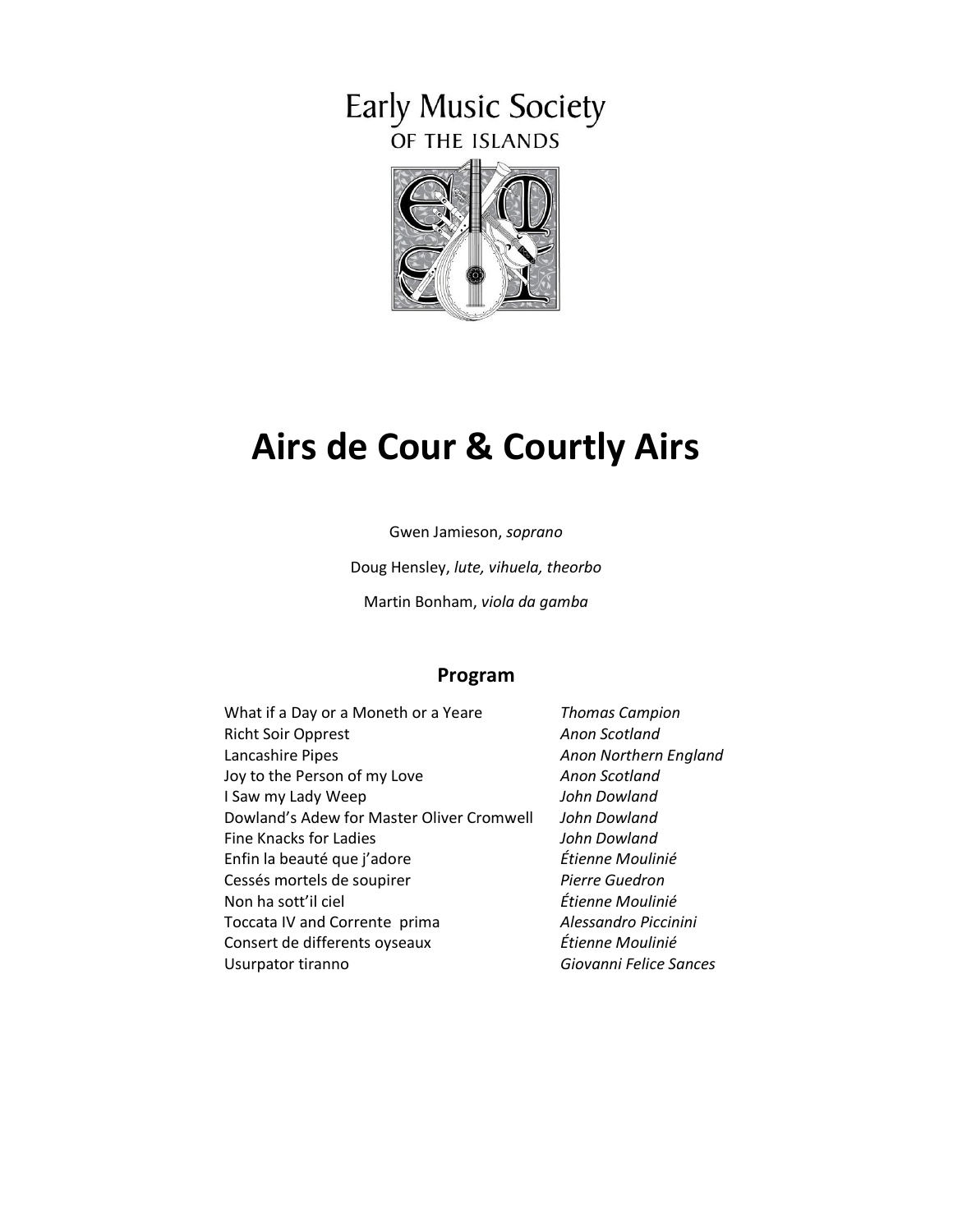### **The Music**

Although he wrote an important treatise on musical counterpoint, much of the music associated with Thomas Campion was written by others. His published books of ayres were collaborations with other composers, who set his poems to music. The piece featured on this program has obscure origins. Campion was also a collector of popular tunes of the day, and the song's resemblance in character to Elizabethan broadsheet ballad tunes and the later dance tunes published by Playford, suggest that Campion may have adapted a popular tune of the time to suit his poem about love, pleasure and mortality. The tune also appears as an anonymous lute tune in Jane Pickering's Lute Book of 1616.

We are indebted to a Scottish vicar named Thomas Wode, who set about collecting and publishing the music of his country between 1562 and 1592 in a set of part books, without which much of Scotland's sacred and secular music of the time might have been lost. Secular art songs were very much a part of the musical scene in the Renaissance courts of James V, Mary and James VI of Scotland. Written in Scots vernacular, the two songs featured from the part books, "Richt Soir Opprest" and "Joy to the Person of My Love" are very much in line with the popular themes of unattainable love that dominated secular songs at the time.

Up until the second half of the 17<sup>th</sup> Century, the viol (also known as viola da gamba) was largely a consort instrument, consequently not much was written for solo viol. An early example of solo viol music, "Lancashire Pipes" comes from a collection of tunes for solo bass viol, known as the Manchester Manuscript (ca. 1640-1660). The manuscript was rediscovered at the beginning of the 20<sup>th</sup> Century. The virtuosic tunes have a lively, rustic feel, written in a manner that imitates the bagpipe. The melodies themselves are drawn from Northern English and Scottish pipe tunes, and the variations sound a distant echo of the noble Scottish pibroch.

The importance of John Dowland's contribution to the art of lute songs cannot be overstated. Initially spurned by the English court, presumably because of his Catholic faith, he was, for a time, a highly paid court composer for Denmark's King Christian IV, later returning to England and the court of James I. He was a prolific composer of songs and lute music, publishing several collections of his music over more than 20 years. His trademark melancholic streak is very evident in "I Saw My Lady Weep" from his *Second Book of Ayres*, but "Fine Knacks for Ladies", from the same book, shows a more lively, playful side, treating a lady's charms as a street vendor's wares. The instrumental offering, "Dowland's Adew for Master Oliver Cromwell" was a rare instance of Dowland specifically adding a bass viol line to a lute tune. The title of the piece refers to Sir Oliver Cromwell, great-great nephew of the infamous Thomas Cromwell of the English Reformation, and the uncle of the other more famous Oliver Cromwell, Lord Protector of the Commonwealth after the English Civil War. The "adew" must have been geographical, not mortal, as Sir Oliver outlived Dowland by some 30 years, dying at the ripe old age of 93!

The French publisher, Le Roy and Ballard, published several collections of secular songs in the first half of the 17<sup>th</sup> Century, forming the core of what are referred to as Airs de Cour. Composers included court musicians Étienne Moulinié, Pierre Guedron and Antoine Boësset among several others. Central to the texts was the theme of unrequited love so prominent in art songs at the time. Like Dowland, these composers took the simple musical form of the strophic love song and turned it into high art, setting passionate poetry to soaring and sighing melodies, charged with emotion and longing, sometimes despairing, sometimes uplifting, sometimes, as in "Non ha sott'il ciel", slightly self-mocking. The "Consert de differents oyseaux" takes a metaphorical turn, transforming the music of human love into the songs of birds. What is common to all of these French masterpieces is the beauty of the melodic lines. It is hard to imagine more perfect vehicles for voice, lute and gamba.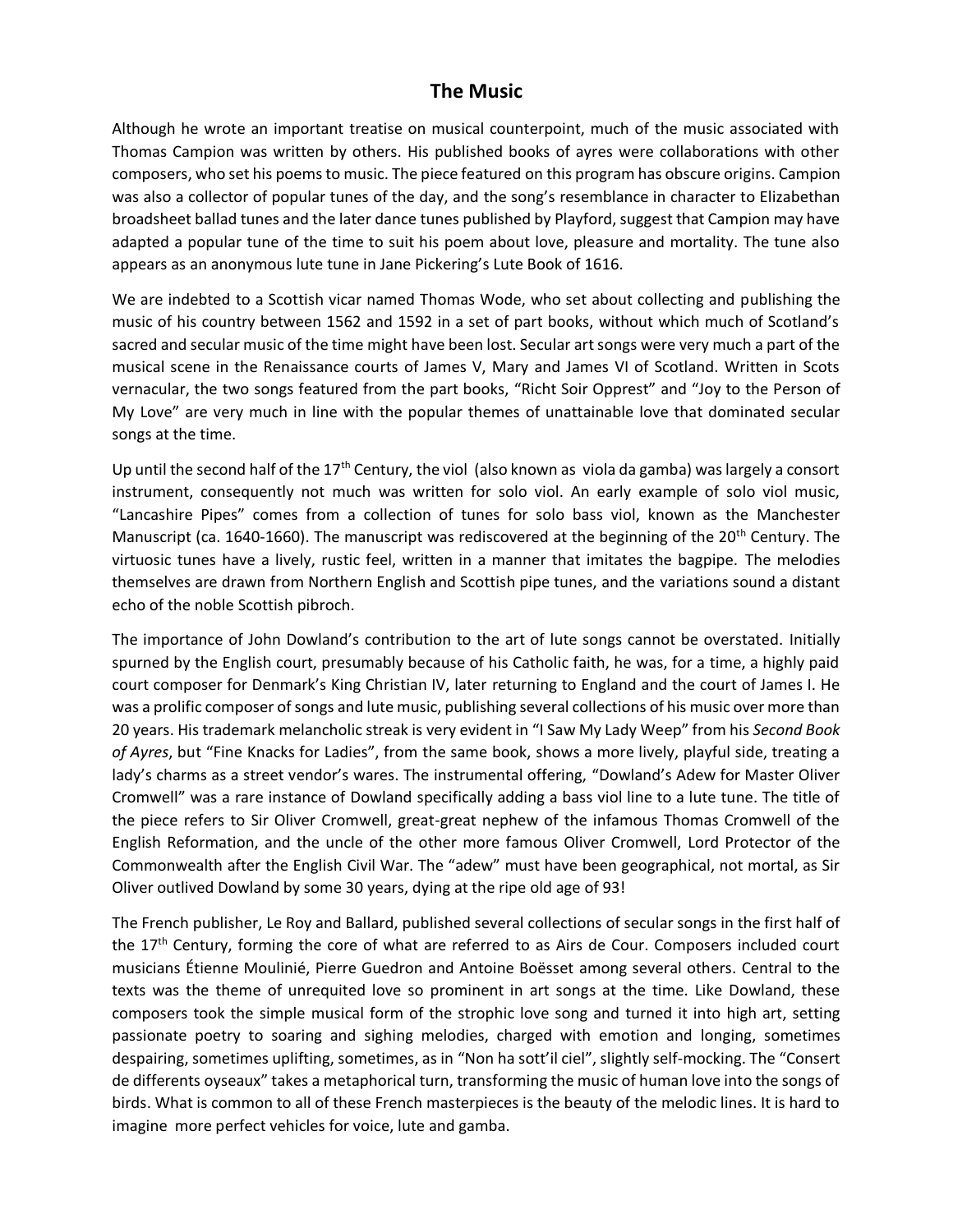The sighing and long-suffering melancholy of the French and English airs find a foil in the Italian song, "Usurpator tiranno". Still on the theme of unrequited love, this lover mopes less and finds more solace in the very human reactions of resentment and jealousy. In contrast to the languorous French and English songs, the music has a sense of energy and restless passion. The composer Giovanni Sances was born in Italy and later became Kappellmeister in the Austrian imperial court. His name implies Spanish roots, and the piece is an early passacaglia, a musical form with a repeated bass line that originated in Spain and became increasingly popular with composers throughout the Baroque period.

The other Italian composer on the program, Alessandro Piccinini, was a lutenist at the court of Ferrara for much of his career. Like Dowland, his virtuosity on lute led to writing and publishing several successful collections of lute music. The "Toccata IV and Corrente prima" is well suited to the magnificent theorbo, (as is "Usurpator tiranno"*)*. As his other claim to fame, Piccinini is credited with – or rather credited himself with – developing the archlute, a member of the lute family that has some of the extended range of the theorbo, but is significantly smaller.

# **The Musicians**

#### **Gwen Jamieson, s***oprano*

This is Gwen Jamieson's debut performance with EMSI. Her passion for early music is reflected in her musical work in Victoria, with frequent solo performances with the Ancient Music Society of Victoria, including a gala concert in 2019 with Benjamin Bagby. She has regularly been featured as part of the annual UVic Medieval Conference and has been a member of the medieval-folk ensemble Banquo for several years. Gwen has appeared in the Victoria Conservatory of Music's Oratorio Program and Advanced Vocal Performance Program, including solo work in Handel's *Solomon*.

Gwen's evident talent and interest in early music attracted the attention of the late Michael Jarvis, who invited her to become a Choral Scholar with St. Barnabas Anglican Church. Under his mentorship, she has been immersed in sacred Renaissance polyphony.

In 2019, Gwen made her debut as solo soprano in Handel's *Messiah*, with the Bach on the Rock choir and orchestra under the direction of Michael Jarvis. Her performance earned a review that singled out her performance, saying, "The soprano soloist's voice and wonderfully expressive face was one of the highlights of the performance."

Gwen has a Diploma in Vocal Performance from Camosun/VCM and is about to complete her Bachelor of Music in Vocal Performance at UVic.

#### **Douglas Hensley,** *lute, vihuela, theorbo*

Douglas Hensley, a resident of Victoria since 1995, performs on and teaches a variety of instruments, including various guitars and lutes, ukulele, banjo, and mandolin, as well as several classical Persian instruments (târ, setâr, oud, and santur, which he studied with a number of Iranian masters).

He is a founding member, with soprano Elizabeth MacIsaac, of the Continuum Consort, which specializes in both early and modern music and hasreleased several Cds. He is also a founding member of the classical Persian ensemble Daryâ.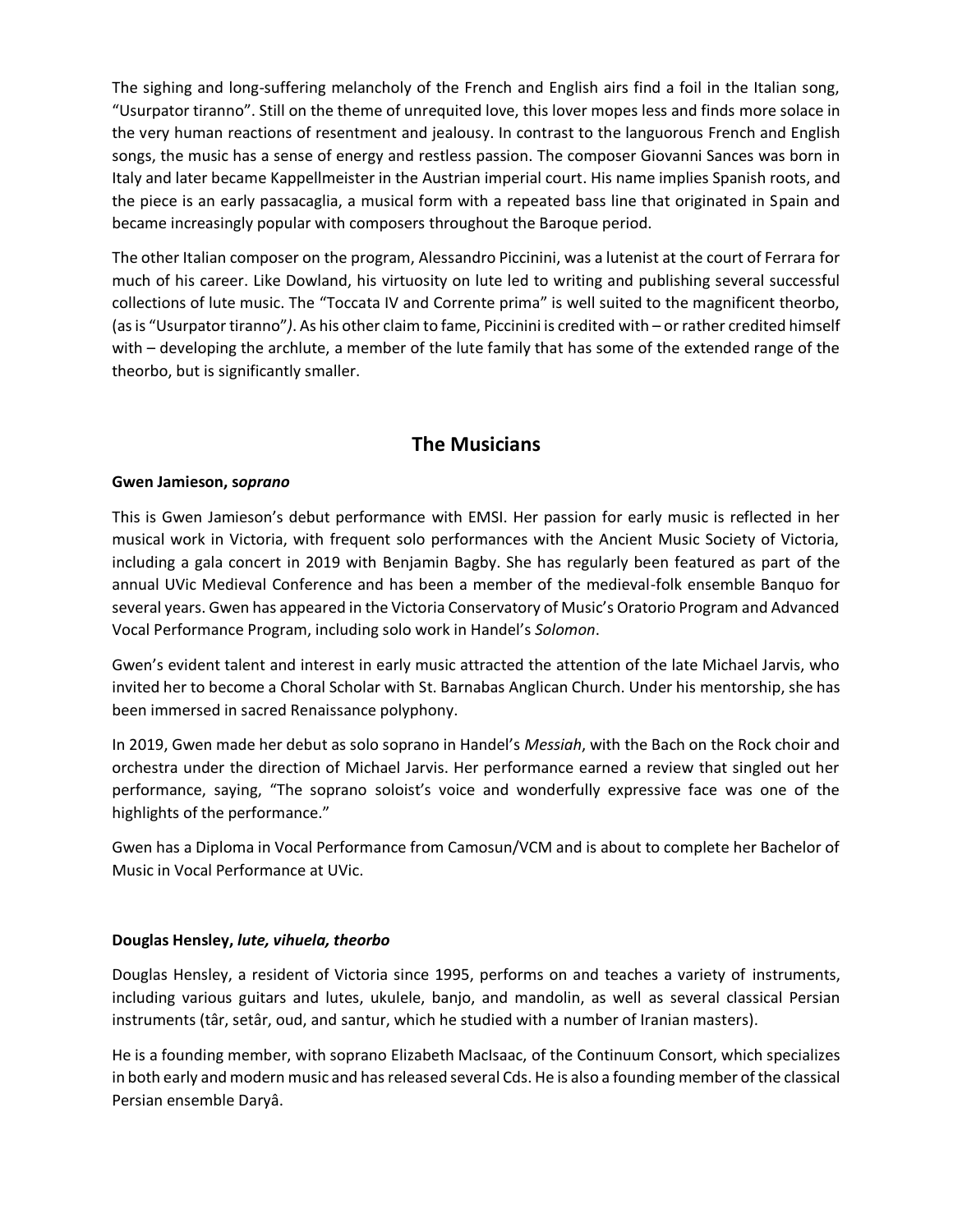In addition to being the "on-call multi-plucker" with the Victoria Symphony and Pacific Opera Victoria, he frequently accompanies the award-winning women's choir Ensemble Laude, and is a member of several ensembles, including the Vancouver Inter-Cultural Orchestra, folk/rock band Big Speck, the Klez, Windan Wood Quartet and Raven Baroque.

He teaches at the Victoria Conservatory of Music and St Margaret's School.

Each kind of music has its own instrumentation; for this program: a 7-course Renaissance lute built in the 1970s by Vancouver luthier Brian Fitzgibbon, a 10-course Renaissance lute built in 1976 by the influential Portland Oregon luthier Robert Lundberg, a 6-course vihuela (in place of a 5-course baroque guitar), made by Clive Titmuss in White Rock around 1998, and a 14-course theorbo, whose back was made by Robert Lundberg and the rest of the instrument by Ray Nurse in Vancouver.

#### **Martin Bonham,** *viola da gamba*

Martin Bonham, a member of the Victoria Symphony from 1978 to 2019 and during that time, one of Victoria's leading chamber musicians, also established himself as one of the top early music specialists in Western Canada, with performances for Vancouver Early Music, the Early Music Society of the Islands and Victoria Baroque.

Cofounder with Kazue Kazahaya Seki of Les Violes de Saint-Colombe, a founding member of the Pacific Baroque Orchestra and the Musick Masters, he has appeared frequently on stage throughout BC, Alberta and Washington State. His interest in recreating early dance lead to a role in the 1990's as Music Director and one of the dancers in *Movimento!*, Victoria's early dance and theatre company at the time.

In this concert, Martin plays a Renaissance viola da gamba made by Ray Nurse in Vancouver in 1983 and owned by Joan Riecken as well as 2 of his own viols, one made in Joachim Tielke's shop in 1719 and a 7 string viol made by Peter Hütmannsberger in 2004.

# **Lyricism with Love Sickness**

#### *by Dr. Hélène Cazes, member of the board of EMSI*

The colourful, lively set of pieces gathered for this concert illustrates a golden age of lyricism, one that shone on the whole of Europe in the wake of Petrarch's *Canzoniere*, a set of 366 "songs" composed in Italian and addressed to Laura, the beloved one that the poet had briefly met in 1327 and loved for his whole life, without seeing her again and long after her death. The success of this lifelong work, manifest in the success of the sonnet and in the now called "petrarchist" inspiration, changed the way we write poetry, sing, dream and love. It transformed the legacy of medieval courtly love —a spiritual aspiration to an amorous union that would transcend its own fulfillment— with a new sense of the self, defined by longing, melancholy and art. For, the unrequited love that has inspired poets and musicians, but also artists, philosophers and scientists in the  $16<sup>th</sup>$  and  $17<sup>th</sup>$  centuries, is first of all a celebration of creation, through self-discovery and transcendence of the world.

The "airs" on our program represent the acme of this sensibility, which infused the medieval heritage with a new personal, lyrical dimension. Meant to be sung, as the "songs" of the *Canzoniere*, the poems were to find melodies (also called "airs") for their performance and the same "air" was often used for different texts. Written in the vernacular languages (Italian, French, Spanish, English...) that had been considered for a long time less apt than Latin to express elevated thoughts and feelings —in spite of the wealth of medieval literature in these very languages—, they were part of literary programs of the times to bring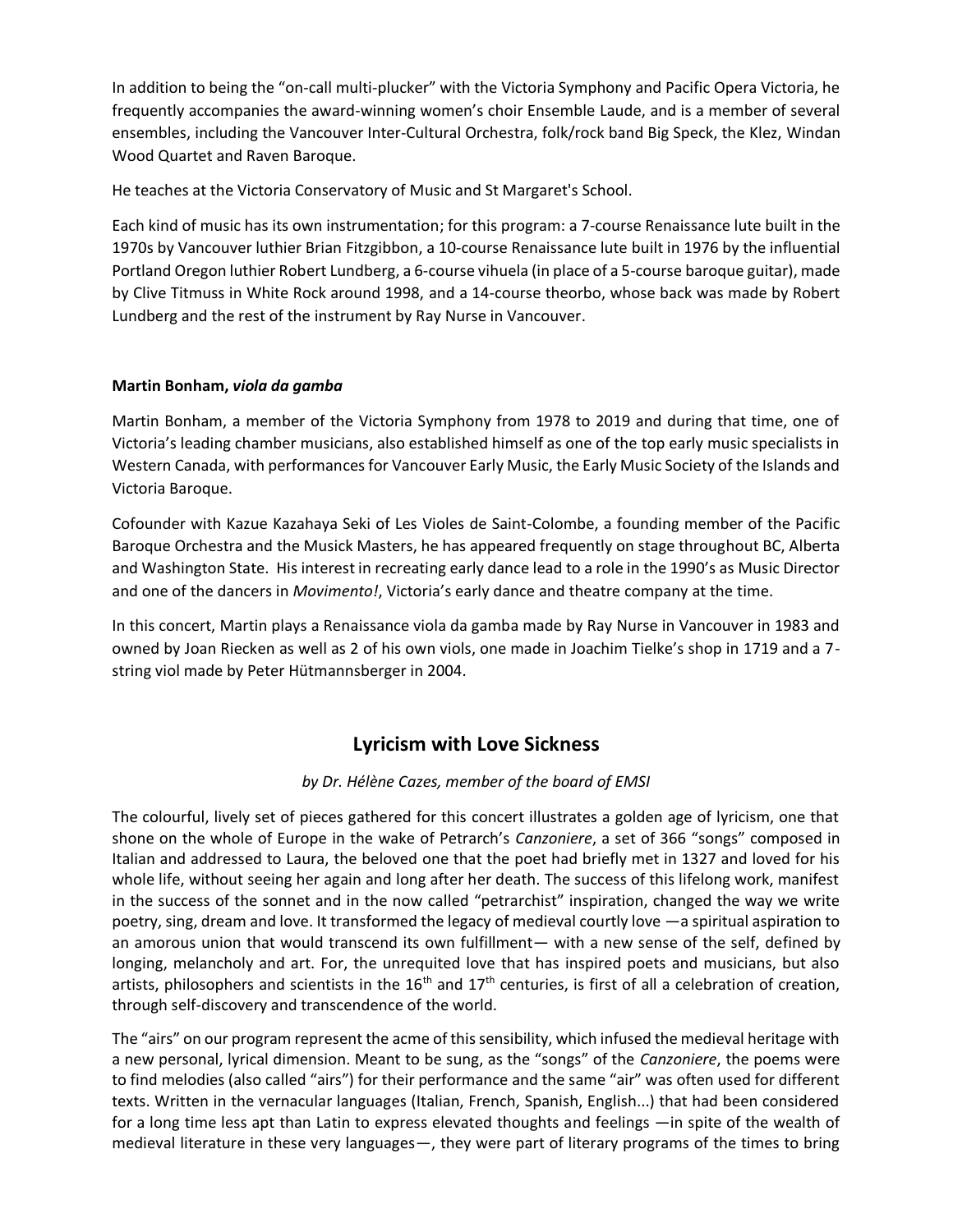nobility and dignity into the spoken languages. For instance, the poets of the Pleiades, in France, had rallied around the *Defense et Illustration de la langue française* (Joachim du Bellay, 1549) for "enriching" and "elevating" the French language. By the end of the  $16<sup>th</sup>$  century, poets but also readers had found a new expression of their personal inner life: no longer low, worthless nor "medieval", the words of their daily life were made able to attain abstraction, ideal, and ... the emotion of music.

The airs were met with immediate success across the social classes, as a "noble" genre, requiring the most elevated register, made accessible to a much larger audience than the courts: nobility, here, is the one of the emotion, of the art, and of the interpretation. Written by court musicians, the airs were circulated among the middle-class amateurs and among ... women! Thanks to the relatively new technology of the printed book and the success of the lute, which had become popular in private homes, they were performed in small ensembles for the enjoyment of the performers and their households. Fortunes were made, for lute-makers and for music printers. New forms of musical notation were developed, as this new audience could not rely on professional training —mostly based on memorization up until that time— for disseminating the music. Chamber music became a wide-spread practice. The "courts" evoked in the titles of the printed scores, *Airs de cour,* indicate both the new dignity of vernacular songs and the courtly pursuits of love, one of the most shared and most personal emotions. The Canadian philosopher Charles Taylor has characterised the Early Modern period as "the emergence of the self": the "airs" provided the perfect form for such an emergence, being both personal (one singer) and universal through their lyrics.

The constant theme of this new poetry set to music appears to us as the melancholy brought by unrequited love: a perpetual state of desire and adoration for a distant, unattainable woman. A perpetual suffering for the lover, who holds the speaking part in this unequal dialogue, where the addressee seldom replies and, conventionally, declines the entreaties of her suitor. As in courtly love, this desire will never be fulfilled, the request never granted. The suffering of this love without hope of return does not entail, though, what we call "sentimentality". The complaint of the lover is already beyond the anecdote: the poet "sighs". In French, in Italian, in Early Modern English, a "sigh" is an emotional expiration, but also a musical indication for silence, inspiration or pause, and, very aptly, a verb signifying "to long for something". All these meanings are mingled in our pieces, which do not fail to evoke the sighs of the "soupirant" (suitor).

Now, in our modern world where entertainment productions provide fast stories of simple fulfillment, the lyrical narratives that "sigh" are not exactly popular. In Early Modern times, though, they held a spiritual dimension where the "self" could explore depth, art, introspection. The "maladie d'amour" (love sickness) was not considered as bad luck, nor a degrading pathology, but was described by physicians and philosophers as a form of melancholy, the noblest kind of ailment characterized by sadness, loneliness and... genius. Defined as a "furor" of the heart, the amorous melancholy elevated the soul and lead to heroic prowess, artistic creation, enhanced awareness of the self and of the world. It related to the neoplatonist theories of love according to which the lover be "elevated" by the pursuit of "a beauty" and would worship not a woman but the Ideal of beauty that she embodied. That Petrarch never had a "relationship"—as we would now say— with Laura was not a failure but an apotheosis of this ideal and prestigious love. Hence, the "beauty" of the loved one, in our program, is never described; it is an abstraction, a step towards the Idea, that inspires the movement of the soul. The same applies to the elements of the world evoked in the songs (sun, earth, stars, birds), all ordained to guide the elevation of the heart. The despair of the lover is not a bitter disillusion, then, but a perseverance in his progress towards a "higher" perception and a deeper love.

"Love sickness" could be dangerous for health, though, and was described at length in the medical treatises. The easiest recommended cure was sexual intercourse, which would have, precisely, ended the love along with extinguishing the longing. Completion as a remedy to love... and to art! Rather our poets and composers exalt their sorrow and delve into new dimensions of the self. This theory of love, which infused the ancient medical theories of humours with the modern emphasis on emotion, saw the first elements of what will become psychology. The fascination for love sickness culminated with the